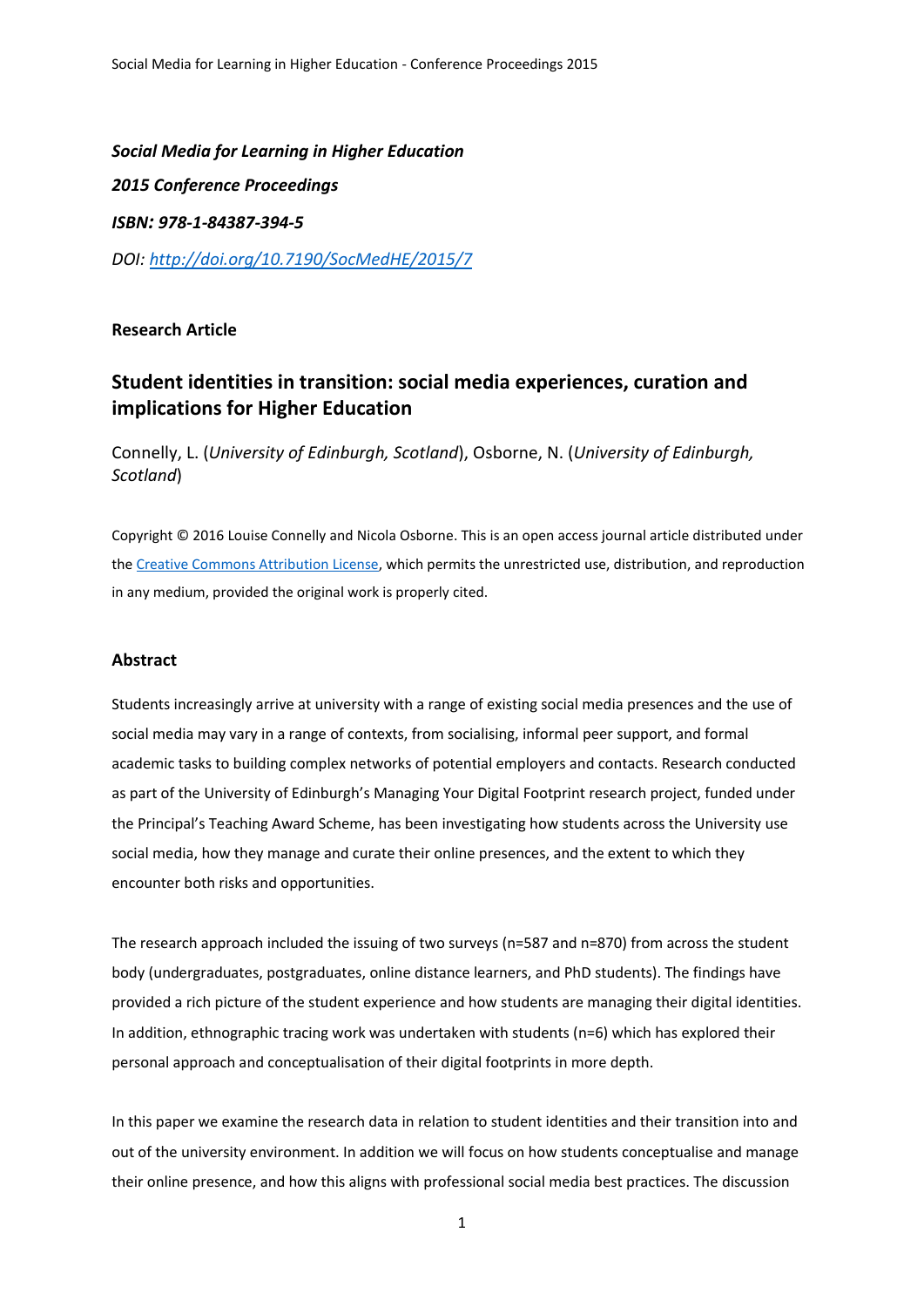will conclude with an examination of possible implications for using social media in teaching and learning environments and how universities can support students to effectively manage their online presences.

## **Introduction**

The concept of "transitions" has taken a prominent place on the agenda of many higher education institutions (HEIs) and is the current enhancement theme of the Quality Assurance Agency for Higher Education (QAA) (2014a, 2014b). There has also been recognition that HEIs need to focus on providing digital skills training and support for students both for their studies and future employability.

The University of Edinburgh launched a Digital Footprint campaign in 2014-2015 which directly contributed to the enhancement theme as well as addressing an increasingly important digital skills gap. The campaign provided information and planned activities for students, especially those transitioning into and out of the University. The campaign was supported and informed by a parallel research project, focusing on the wider strategic context of embedding social media into learning and teaching environments and ensuring that risk management and appropriate support is available to staff and students.

The following discussion focuses on the relevant findings of the Managing Your Digital Footprint research, around current student use of social media, approaches to managing their representation of self, and their experiences of both negative behaviours, and positive support and opportunities in these spaces.

We also discuss how current student practices have implications for the use of social media in teaching and learning contexts. In particular we consider the role of eprofessionalism (Chester et al. 2013), professional bodies' guidelines, student support services (Nelson et al. 2006), and the use of social media in formal teaching and learning contexts (Hallam Goodband 2012), as well as some of the challenges and risks associated with informal social media use in HEIs (e.g. Student Facebook Groups) (Osborne and Connelly 2015).

#### **Digital Footprint Campaign (2014-2015)**

The campaign was a cross-University collaborative venture with the Institute for Academic Development (IAD) leading the campaign alongside collaborators from EDINA (a Jisc centre for digital expertise and online delivery, based at the University of Edinburgh), the Careers Service, Information Services, Student Information Points and the students association (EUSA). The campaign targeted ~32,000 students via various activities, including surveys, competitions, workshops, promotional video and materials, guidelines and via social media.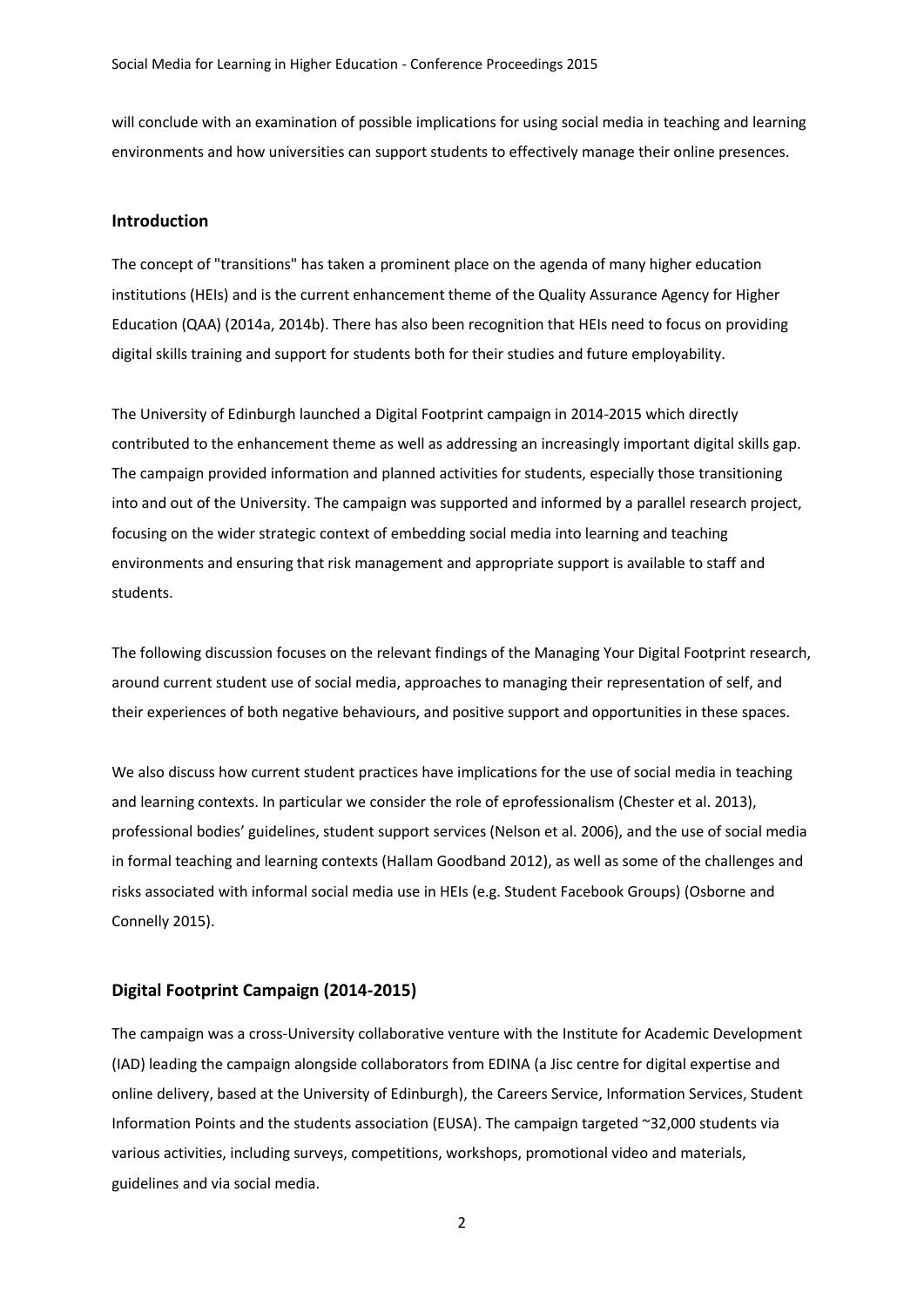The campaign was situated in a larger strategic framework, which included a research strand, and a learning and teaching strand (see figure 1). The intention of the campaign was to address an alreadyidentified digital skills gap and focus on enabling students to manage an effective online presence which would be of benefit in terms of employability, research and impact, and personal branding. The team were keen to ensure this campaign was not merely a social media awareness or promotion campaign, hence the branding of 'Digital Footprint', which we defined as:

"the data you leave behind when you go online. It's what you've said, what others have said about you, where you've been, images you're tagged in, personal information, social media profiles and much more".



# **Figure 1. Strategic Vision**

In order to increase awareness and impact, the campaign marketing strategy included a custom designed logo which was used across the University in different formats, including on plasma screens, posters, resources and in workshops. The use of the logo and branding was developed further in semester two, where student quotes were extracted from the survey data and disseminated via social media. The authentic 'student voice' provided advice on what it means to manage a digital footprint and was a valuable contribution to the success of the campaign (see figure 2). The quotes are also available as open educational resources on the Digital Footprint website [\(www.ed.ac.uk/iad/digitalfootprint\)](http://www.ed.ac.uk/iad/digitalfootprint).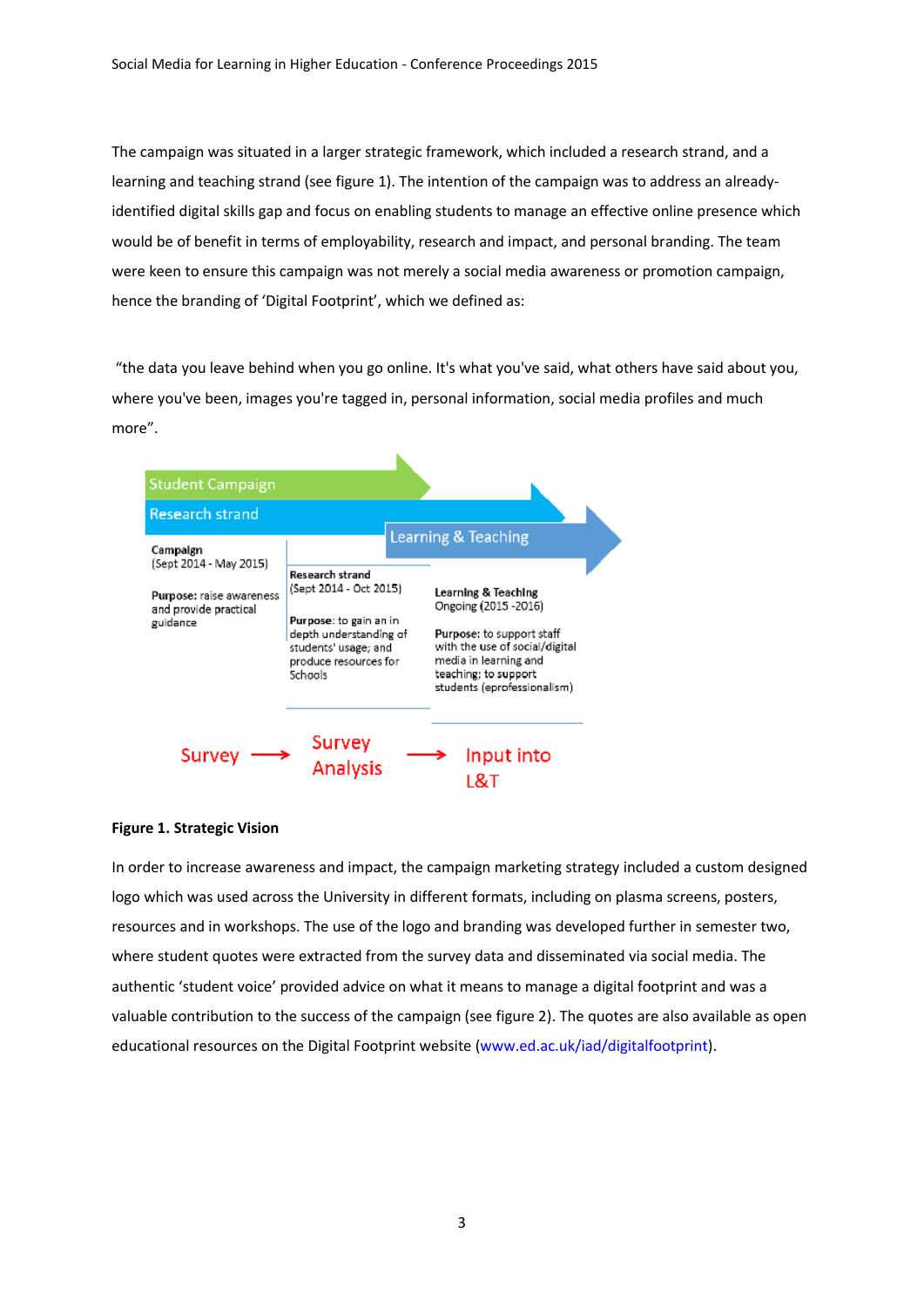

## **Figure 2. Quote, CC BY NC**

The campaign was well received, with over 32 workshops reaching 1,000 participants; ~2,069 views of the promotional video; 5,144 visits to the website; 2,806 blog views; and a growing number of Facebook and Twitter followers. This response demonstrated a clear demand for support and advice across the University and, as a result, the Institute for Academic Development launched a mainstreamed Digital Footprint service in AY 2015-2016. Recently (late 2015), EDINA also received funding to pilot an external Digital Footprint Consultancy service building on continued external demand in this area. Both services are drawing from the research findings in order to support students and staff to better manage an effective online presence (digital footprint), and to better understand and respond to the benefits and risks of embedding social media and similar online tools into teaching and learning at the University of Edinburgh and in other HEIs and organisations.

## **Research Methodology**

The Digital Footprint research project commenced in September 2014 and was funded by the University of Edinburgh's Principal's Teaching Award Scheme (PTAS). The research ran in parallel to the Digital Footprint campaign (2014-2015). Ethics approval was sought for data collection of two University-wide surveys via the Central Surveys Team, and for ethnographic tracing and interviews of a small set of volunteers, via the School of Education.

The first survey was issued three weeks after the campaign launched in Oct 2014 (587 responses). The second survey was issued in May 2015 (870 responses). Both surveys included quantitative and qualitative questions exploring student experience and reflections on social media and online identity. Whilst most questions were repeated in the second survey some slight alterations were made, based on findings from 'tracks and traces' workshops and the results of the first survey. This included a modification of the list of social media tools (including the addition of Yik Yak), and additional questions on: social media guidance and whether this existed in programme/course handbooks; whether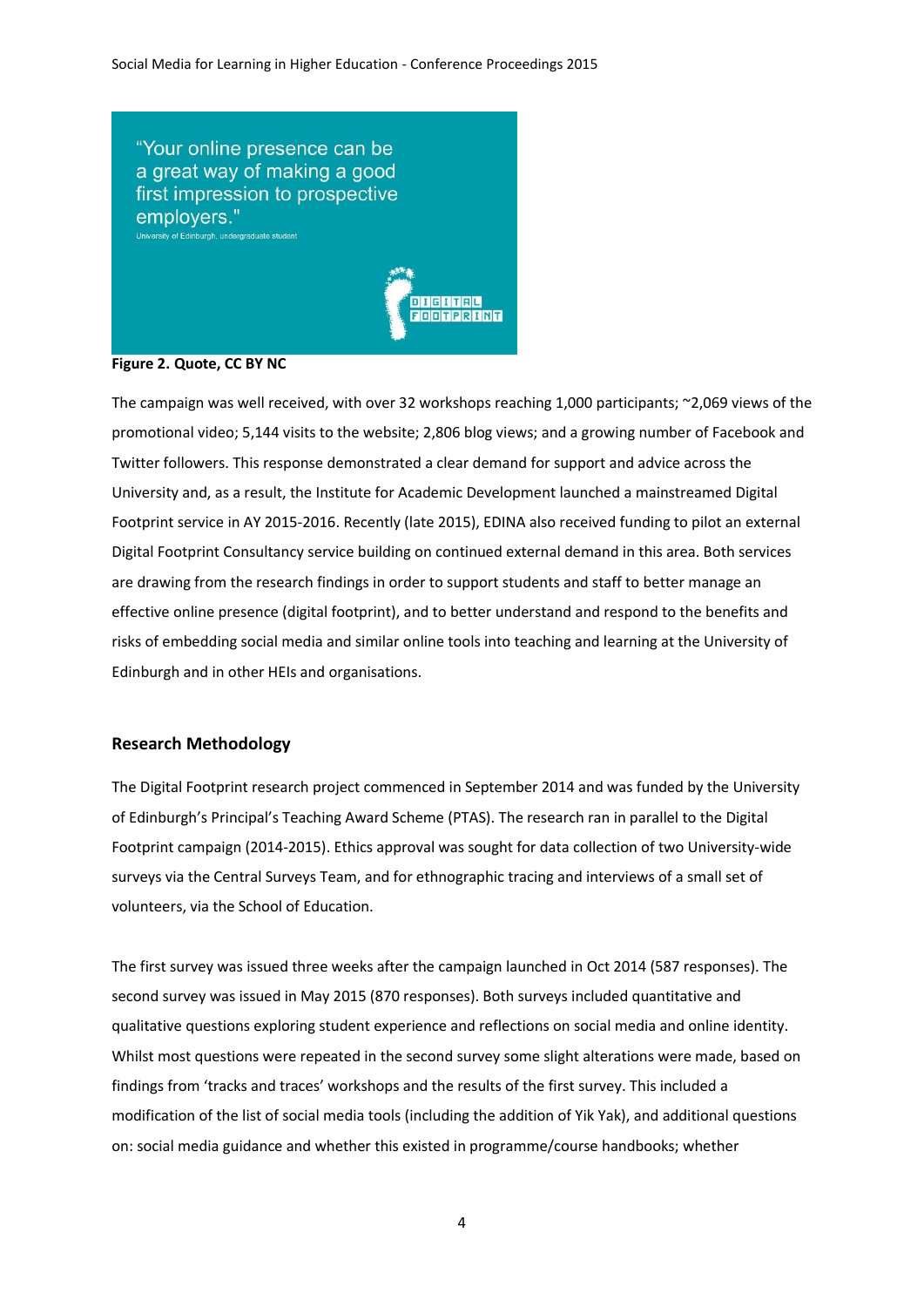courses/programmes used social media; whether students would like greater use of social media; and what experiences they had had with social media in learning and teaching spaces.

Surveys were issued to a cross-section of the student population to ensure appropriate representation from different disciplines, demographic profiles and cohort type (undergraduates, postgraduates, online distance learners, and PhD researchers). Each survey was issued to approximately a third of the overall student population (~10,000) via the Bristol Online Survey tool. The representation of students and answers were similar in both surveys (see figure 3). Whilst the survey was issued to a broad range of students, the research team would note their caution of drawing over-generalised conclusions based on the survey data and especially the interview data, as many of those attracted to participate already had a stronger awareness of managing their digital footprint than may be representative of the interest and behaviour of the wider student body.

Analysis of the survey data is ongoing and preliminary findings are presented in this paper. Future plans include further research publications, as well as re-issuing of the survey, in order to capture longitudinal cultural changes and to ensure that the University continues to provide targeted and timely support for students transitioning into and out of the University (Nelson et al. 2006). Correlating 'digital footprint' research with an understanding of the wider discourse around 'transitions' (Nelson et al. 2006) and 'identity management' (Tobbell et al. 2010; O'Shea 2014; boyd 2014), is enabling the University of Edinburgh to take a holistic approach to supporting staff and students which is grounded in both local empirical data and current educational research.



**Figure 3. Percentage of respondents to each survey, by cohort.**

In addition to the surveys, we held a series of fifteen unstructured interviews with six students. Participants were selected from those indicating their willingness to discuss their digital footprint in more detail (survey 1 - October 2014). Participants (who were given a small financial incentive for their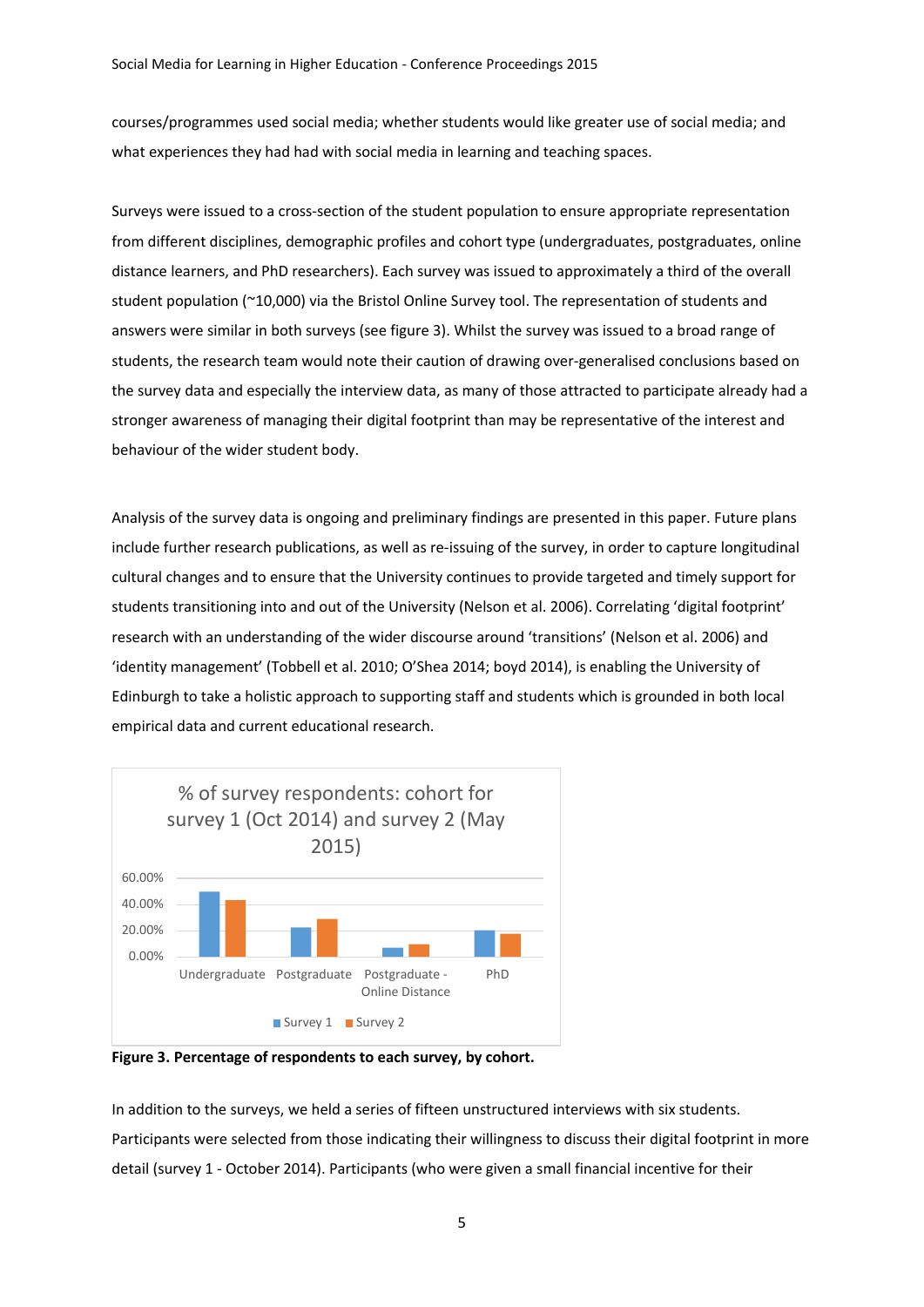substantial time) were able to withdraw at any point and two chose to do this, with a third only participating in one interview due to their lack of a digital footprint. All interviewees were provided with an information sheet and signed a consent form. Each participant was interviewed three times (except participant 3 and participant 7) and these were completed over a four month period, by the same interviewer (Principal Investigator).

Interviews focused on specific themes and lasted approximately one hour each. The first round of interviews provided a narrative of the participants' digital footprint and social media usage and to assist with capturing this information, students were also asked to comment on their footprint as summarised by tools such as QuillConnect [\(https://quillconnect.narrativescience.com/\)](https://quillconnect.narrativescience.com/) and Klout [\(https://klout.com/\)](https://klout.com/), as well as a Google search [\(https://www.google.co.uk\)](https://www.google.co.uk/). In the second round of interviews, participants were asked to draw their digital footprint and to reflect and describe their digital footprint to the interviewer. The reflective process enabled a deeper examination of a number of themes, including privacy, identity curation and online experiences. The third round of interviews focused on capturing recent social media activity and discussing community, identity, authenticity, and eprofessionalism. This final interview also directly focused on social media usage in learning and teaching contexts, including the participants' experiences and expectations.

The data gathered through both surveys and interviews provides a rich and complex representation of how students are curating their online presence and the experiences and challenges manifesting online. Our findings have also provided empirical evidence to support recommendations to key University support services, including the Careers Service and the Counselling Service. These research findings and recommendations enable these Services to have a greater awareness of the possible challenges that students are facing, and in turn, better equip them to support students.

# **Student Identities Online**

Understanding identity and our 'self' can enable us to shape our reality (Siegel 2005: 3), whilst Goffman's work on the 'presentation of self' (1969) conceptualised identity as multiple, including both 'on stage' and 'off stage' facets that shift with the audience and context at hand. In the 1990's, Turkle argued that we also inhabit "multiple identities" online (1994: 166) and since then, our understanding of online identity has become ever more complex and sophisticated (boyd 2014). For some, the creation and defining of identity may not be an individual pursuit, but may be created and manipulated by others. Barbour and Marshall define this as the "uncontrollable self" (2012), and boyd's research on 'networked teens' highlights that "self-representation is constructed through what they explicitly provide, through what their friends share, and as a product of how other people respond to them" (2014: 49). Our own Digital Footprint survey data illustrates examples where others have partial or substantial control over an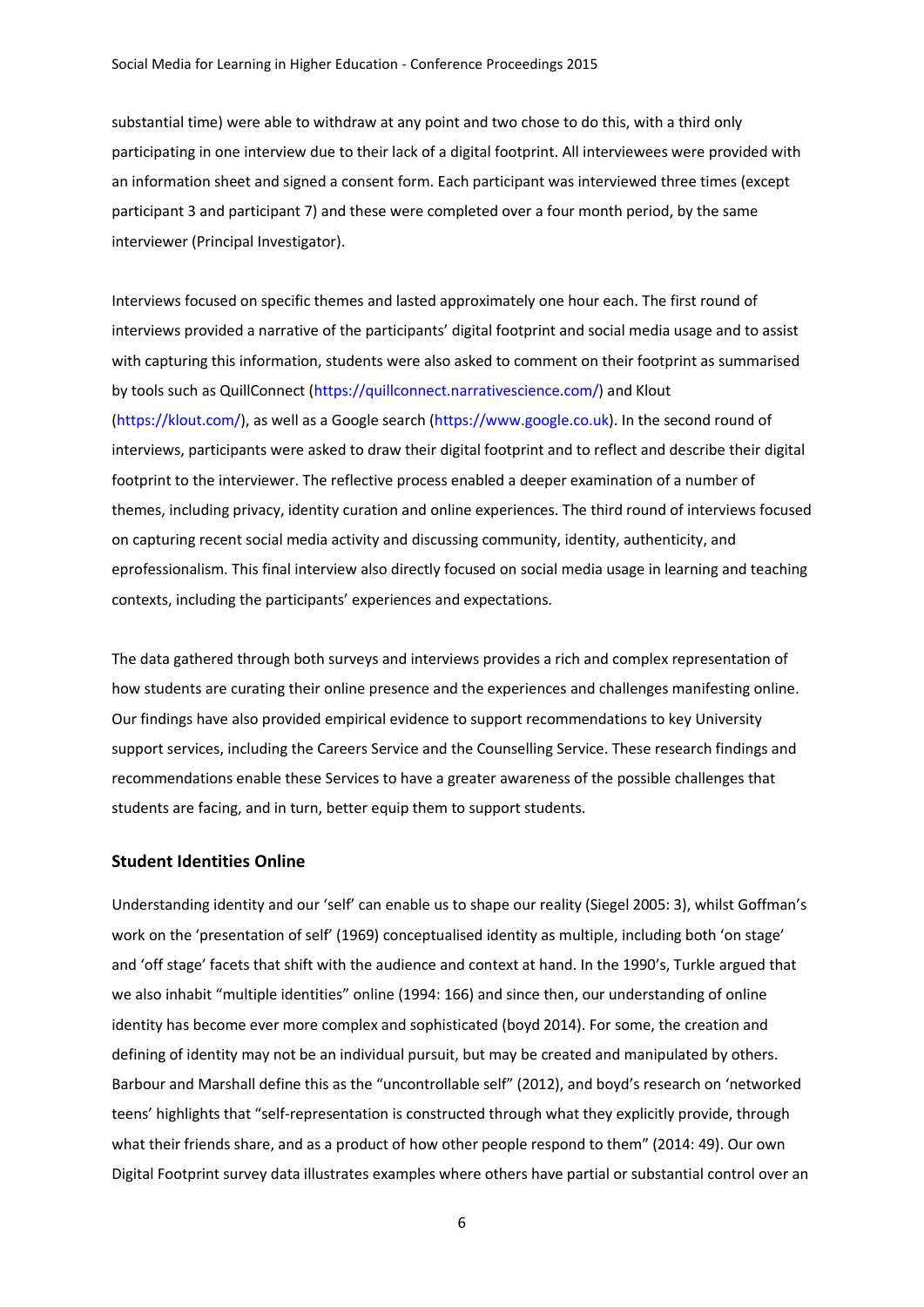individual student's identity through, for instance, unwanted tagging in photographs, which 10.8% of our participants stated they had experienced.

Both the individualistic and communal creation of identity can be clearly evidenced when examining students' identities online. During our ethnographic interviews, it was evident that some students had given their online identity careful consideration, including thought over who might potentially influence their "uncontrollable self". For example, interview participant 5 stated "...my boundaries are more set about who I allow to be my friend...if you're my friend I'll trust that you don't put anything stupid [up]". While boundary setting may be an important aspect of identity creation and curation, boyd argues that visibility and the ease with which content can be shared can also result in conflict. Furthermore, boyd's argues, with reference to Goffman (1969), that many teens manipulate their online identities to suit perceived audiences and privacy judgements (2014). These decisions and acts of curation around sharing, privacy, and varying identities dependent on the audience, according to boyd, reflects teens' desire to take control over their identity and social situation. Whilst the subjects of our own research are slightly older than boyd's, similar dynamics are at play in a higher education context, in relation to control, perceived audience, boundaries and the technological affordances of the social media platforms, which can result in a challenging and potentially fraught arena in which students (and staff) need to confidently navigate.

In our research online/offline identity creation and presentation was considered carefully by interview participant 1, who stated that "Facebook, I would say it's probably just a kind of a representation of who I am in some ways, like who I am in my personal life" and in terms of friending and potentially engaging with others, participant 1 stated, "If I wouldn't sit down and have a coffee with them, why are they my friend on this? and in the same way as you would in real life, eventually kind of cutting ties with that person". For this interviewee, there were clear boundaries, norms and behaviours of online/offline identities; as they perceived them as one and the same. Our interview findings generally highlighted that our participants are carefully considering their digital identity and how they can potentially manage it, but there were certain areas that lacked clarity such as the issue of professional versus the personal identity.

In the context of transitions, it is also interesting to note how online protocols and boundaries appear to develop with age or, more notably, depending on which transitional period the student is in. Boyd's (2014) research on the social lives of networked teens and how they engage with social media provides an insight into how some students transitioning into university may engage with social media. This aligns with our findings as to how students are perceiving and using social media. From our work we observe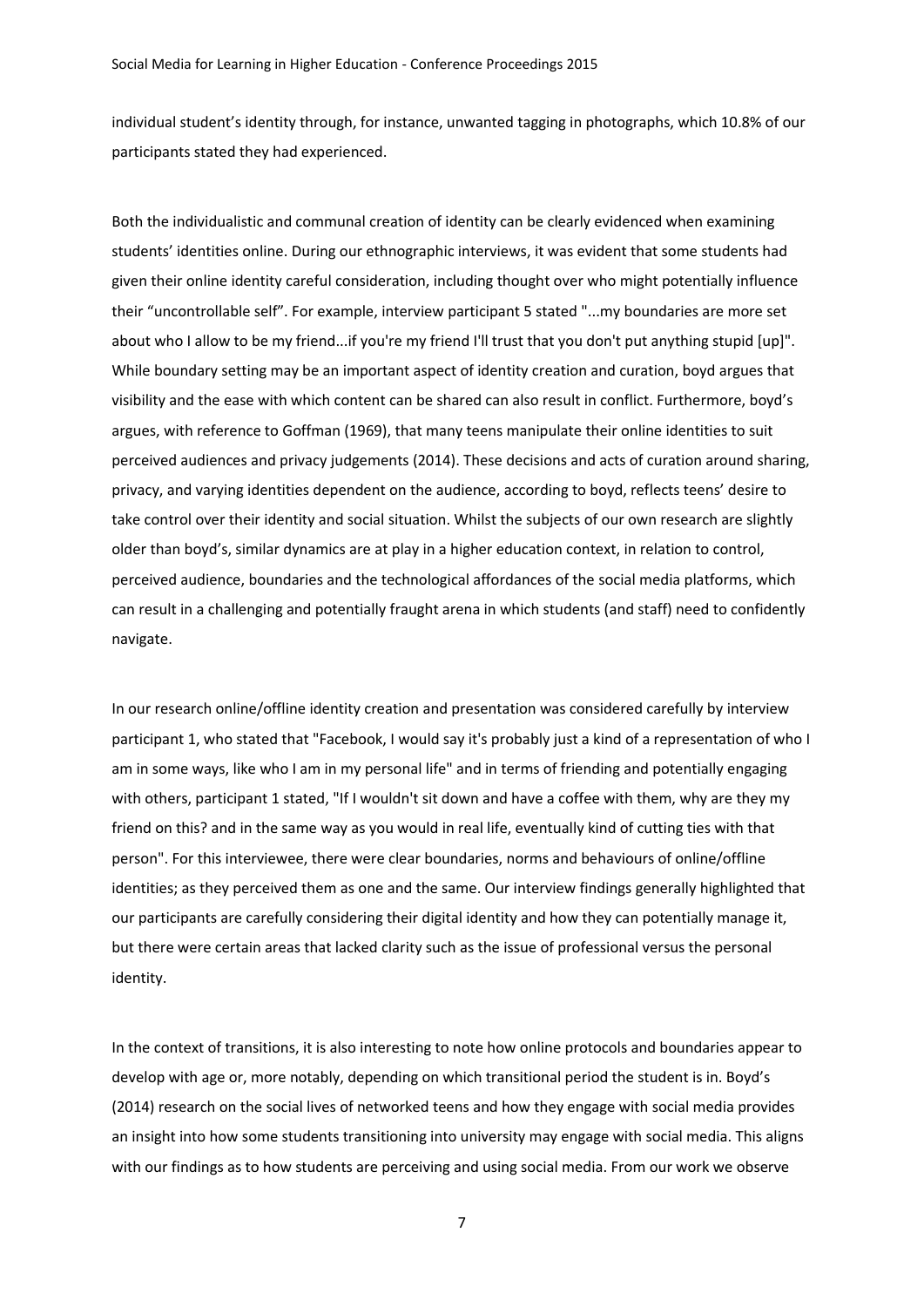that on transitioning into university, there may be discomfort and a tendency to maintain links with the life/friends that the student has moved from. Their new identity, as a student, may challenge some of their previous online behaviours and the expectations of others. For example, previously, they may have worried less about privacy settings or friended more people more readily, however, on establishing themselves at university, especially for those in professional disciplines, such as medicine, their approach to their online identity may shift. In our research, interview participant 5 provides concise reflection on this transitional process: "I think I'm a private person...I take a lot of care and time over my close friends...I'm not of the age where it's like ooh I've got 250 friends on Facebook...It's like I don't really care about that kind of stuff".

The transition out of the university may also raise some challenges in relation to student identity, as many students stated that they are unclear as to whether employers would judge them on their social media presences. For others, especially those is the field of medicine, education or law, they understood the importance of a professional online presence but were unsure if this extended to their time as a student and how they should manage their professional and personal identity online. This potential blurring of professional and personal presences is also a challenge faced by mature and post graduate students who may need to balance their student experience and transitions alongside their own employment or former professional role.

## **Transitions**

The Quality Assurance Agency for Higher Education (QAA), define "Student Transitions", in the context of their Enhancement Theme work in this area (2014b, Annex 5: Institutional Context: 21), as:

*"Student Transitions is an ambitious Enhancement Theme which will focus on the student experience of a number of targeted transitions. It will encapsulate some topics already identified, Curriculum for Excellence and employability for example, and will have student engagement at its centre. The Theme will support HEIs' ongoing work in addressing the drive to build a flexible and responsive higher education experience which is accessible to all through managed transitions and articulations between schools, FE, HE and employment."* 

Increased attention has been given to transitions (at all stages) in higher education, and a number of areas have been addressed, including identity formation and communities of practice (Tobbell et al., 2010; O'Shea 2014); student experience (Hallett, 2010); and professionalism online or 'eprofessionalism' (Chester et al, 2013; Fenwick 2016). Transitions play a particularly important role in supporting the student experience of university, and supporting them in developing the 'soft skills' for employment and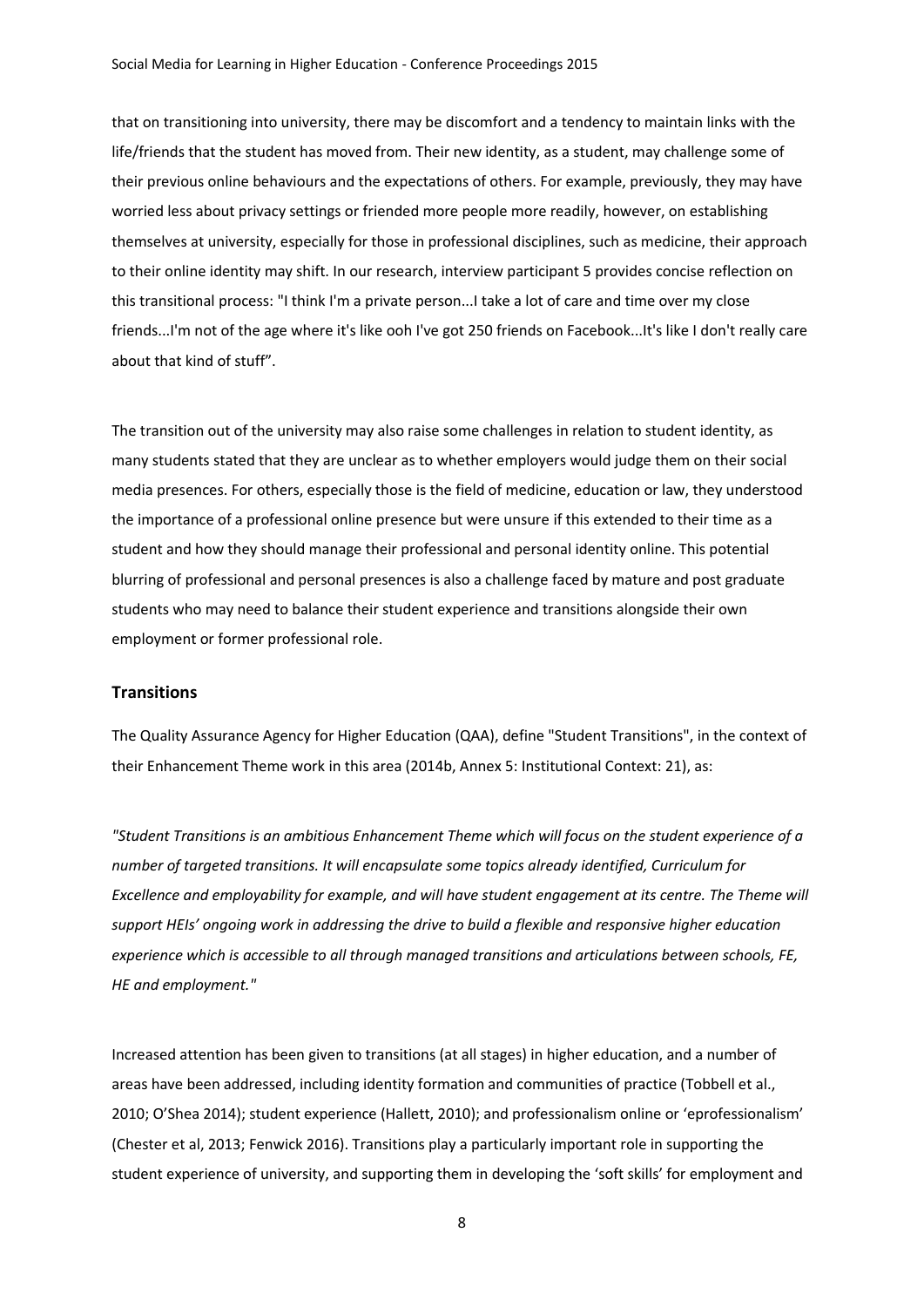future prospects, aspects which are ever more important to students and universities working within a more market-driven higher education context, where the long term value is under greater scrutiny.

Drawing on recent scholarship as well as our own findings from the digital footprint research, we will focus on the relationship between social media and the three stages of the student journey. The first stage is the student's transition from school, employment or other study/education into university; the second stage is their time and development whilst at the university; and the third stage is their transitioning out into further study/research, employment, or other avenues. Understanding how a student curates and manages their online identity at the different stages can provide an insight into how universities may support students (and staff) at stages which can often be challenging to negotiate and which may result in "transition shock" (Nelson et al. 2006: 3).

Transitions into and out of higher education can be complex, bringing with them a diversity of experiences and identities. This context, coupled with students' awareness (or lack of) of the potential benefits and challenges of social media and online identity, is an area which HEIs are beginning to address through Careers Services (employability), Information Services (digital skills) and in relation to specific discipline requirements around students who are considered para-professionals when entering into the university, into disciplines such as medicine, teaching, law and social care (eprofessionalism).

The discourse on transitions is not only a practical challenge for HEIs, it is also a useful lens when considering the potential for embedding social media in the curriculum, as well as opportunities to support students in curating an effective online presence.

#### **Students and social media experience**

Our Digital Footprint research data enabled a greater understanding of social media use, behaviours and experiences in our own organisational context, in order to inform our own local support and teaching practices.

We asked participants whether they had 'ever experienced any of the following online', and we listed a number of potential experiences, both positive and negative (Question 12). Significantly, the most common experiences were positive, such as 'an approach for a job or volunteering opportunity' (11.1% in survey one, 9.8% in survey two) and 'received help or support from a peer' (15.7%). However the experience of having 'seen someone share something you didn't think was appropriate' (17.8%) was the most popular response across both surveys. Since both positive and negative experiences ranked highly in the survey, we explored these areas in more depth with our interviewees. A topic which frequently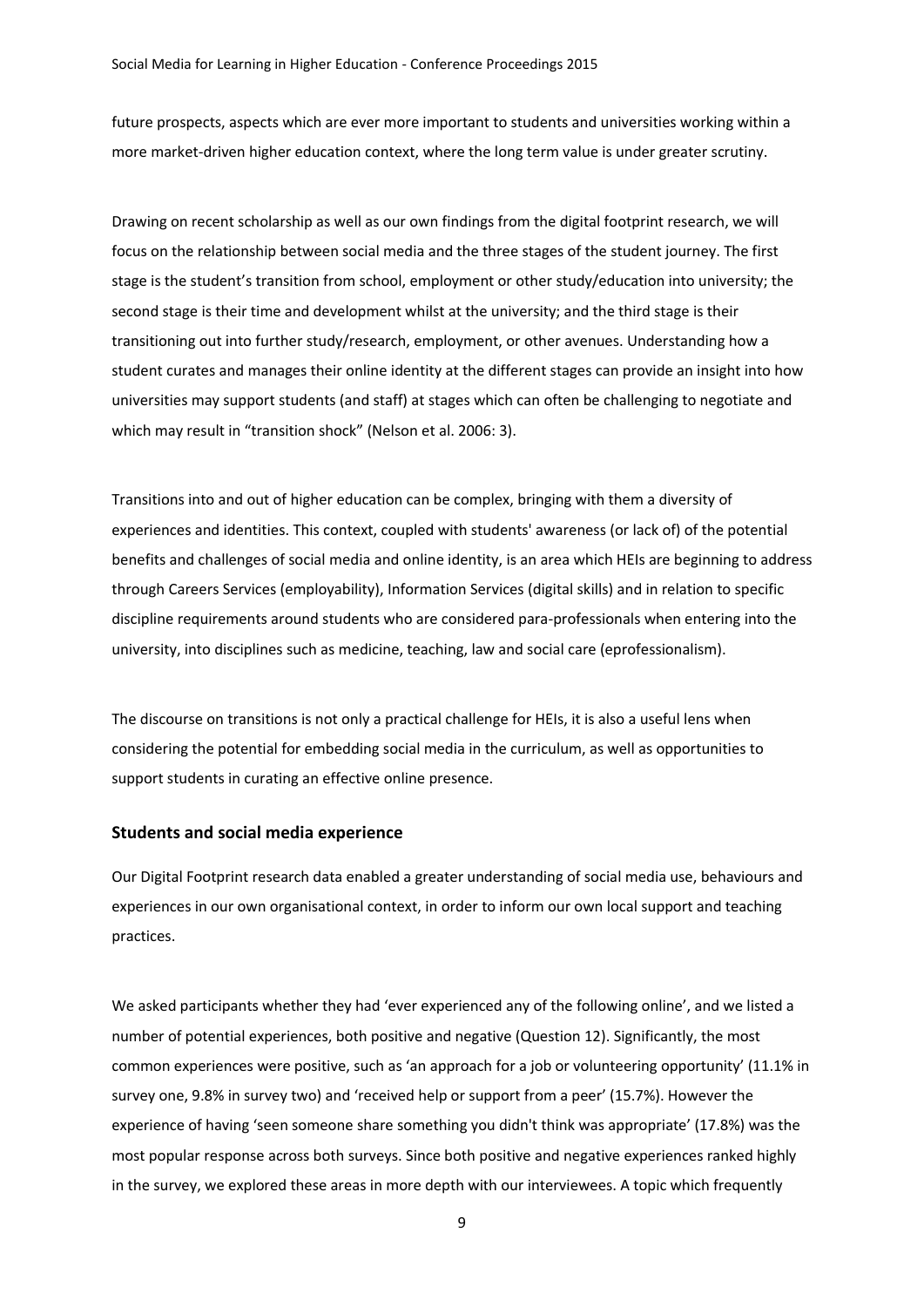emerged was that of privacy and the ways in which students implement a range of sophisticated methods in order to effectively manage their privacy (Brake 2014; boyd 2014). For example, some interviewees noted that they carefully manipulated Facebook privacy settings so as not to upset family and this aligned with our survey findings, where 9.5% (n=586) of respondents stated that they had deleted a post to avoid upsetting others. A recent Pew report has also found that 41% of respondents to their survey had deleted/edited something which had been posted in the past and that "86% of internet users have tried to use the internet in ways to minimize the visibility of their digital footprints" (Rainie et al., 2013). Brake argues that it is difficult to know the level of harm caused by such acts by others (2014: 27), although increasingly the risks of a public error in judgement or compromised online identity are part of mainstream news reporting and public discourse (e.g. Ronson 2015) which may be directly influencing curation tactics.

Our survey findings indicate that students have an awareness of their online identity, consequences of poor or mismanagement, as well as the role others may play in defining their digital footprint (Barbour and Marshall 2012). Nonetheless, there are also areas where students lacked awareness of how beneficial their online presence could be, or how they might improve it. For instance, 44% of participants stated that they had never created a LinkedIn account (Question 8.5) and yet nearly 28% of participants wanted advice about professional networking, with nearly 26% keen for information/events related to digital footprints and employment opportunities (Question 23). Speculatively, this data indicates that the participants (and possibly the wider student cohort) may not appreciate that professional networking sites, such as LinkedIn, could enable them to manage their professional online presence. These particular findings have been explored with the University of Edinburgh's Careers Service, which already regularly runs LinkedIn workshops on-campus and, as a result of the findings, these sessions have now been rebranded to make that connection more explicit, with new online sessions also launched alongside greater promotion of the workshops via different social media platforms.

## **Social Media in Learning and Teaching**

Many academics are unaware of the benefits or may be sceptical of using social media in learning and teaching environments (Jacquemin et al. 2014), however, as we have highlighted above, it is not without challenges. Significantly, when considering students in a number of different transitional phases, which Tobbell et al. define as "shifts in practice" and which coincide with their identity and communication formations (2010: 266). If we consider these factors in relation to embedding social media in learning and teaching environments, we need to consider the challenges of using non-traditional platforms (Jacquemin et al. 2014) and the ephemeral nature of such spaces, especially when used in assessment scenarios.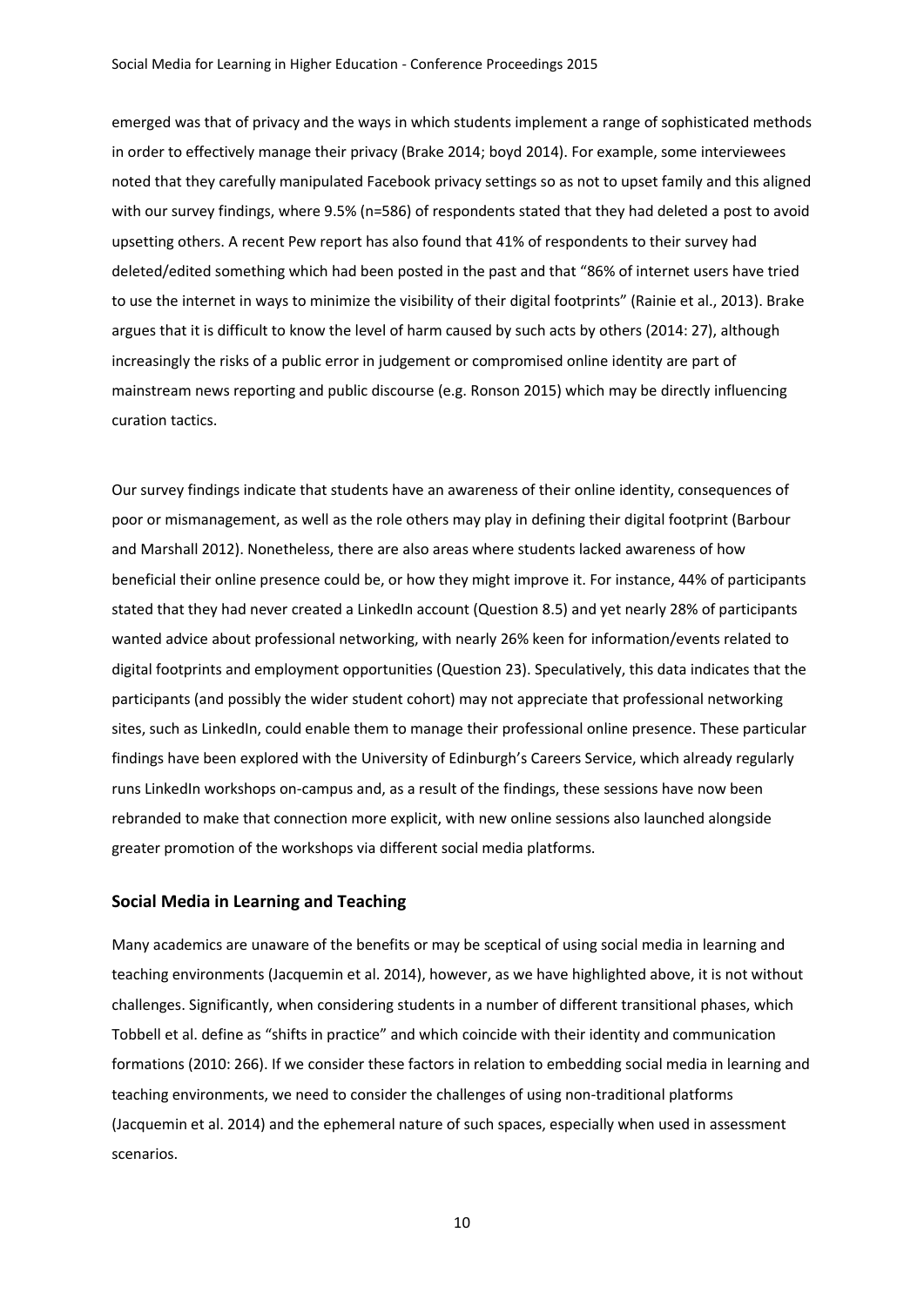We also need to recognise that not all students welcome universities encroaching on spaces which they perceive as personal or private places, such as Facebook. There may be a variety of reasons why students do not want to engage with social media in the classroom, including availability or possible surveillance issues (Bamman 2012). Consequently, students may feel isolated or forced to expand/create a digital footprint, when they do not wish to, therefore educators need to consider their choice of technologies, pedagogic approaches and alternative opportunities to ensure an inclusive curriculum design.

# **Implications for higher education**

Through our research we have identified implications for higher education institutions that fall into five key areas, namely duty of care; risk management; digital skills training/support; availability/choice of platform; and accessibility/usability.

In terms of **duty of care**, this focuses on raising awareness and ensuring students are making an 'informed choice', when using social media especially when transitioning into or out of the university. We have defined 'informed choice' as 'the opportunity for an individual to make a choice based on a clear understanding of the possible implications as a result of actions, behaviours or attitudes'. This is further developed in the 'eprofessionalism' context and drawing from Chester et al. (2013), we have defined 'eprofessionalism' as 'the way you engage yourself online in relation to your profession, including your attitudes, actions, and your adherence to relevant professional codes of conduct'.

Both informed choice and eprofessionalism emerged as strong themes for HEIs to engage with, whether via resources or in the curriculum itself. This is particularly the case in disciplines where students may be deemed 'para-professionals' from the commencement of their studies and are therefore expected to abide by the social media and professional conduct guidelines set out by the relevant professional bodies. For example, nursing students in the UK need to comply with the social media guidance set out by the Nursing and Midwifery Council (NMC) (2015).

Evidence from our second survey suggested that many participants were not aware of social media guidance in their handbooks, despite the research team's awareness that many courses/programmes do provide this guidance. Therefore the objectives of our Digital Footprint project included raising the profile of existing guidelines, including professional bodies' guidance, as well as developing social media guidelines (CC-BY) for use by those programmes not already providing their own. These guidelines were adapted from existing resources produced with the School of Biological Sciences, and have been made available for use and adaptation by other Schools/Programmes in student handbooks or virtual learning environments (VLEs). To assist with promoting good social media practice, the adapted guidelines have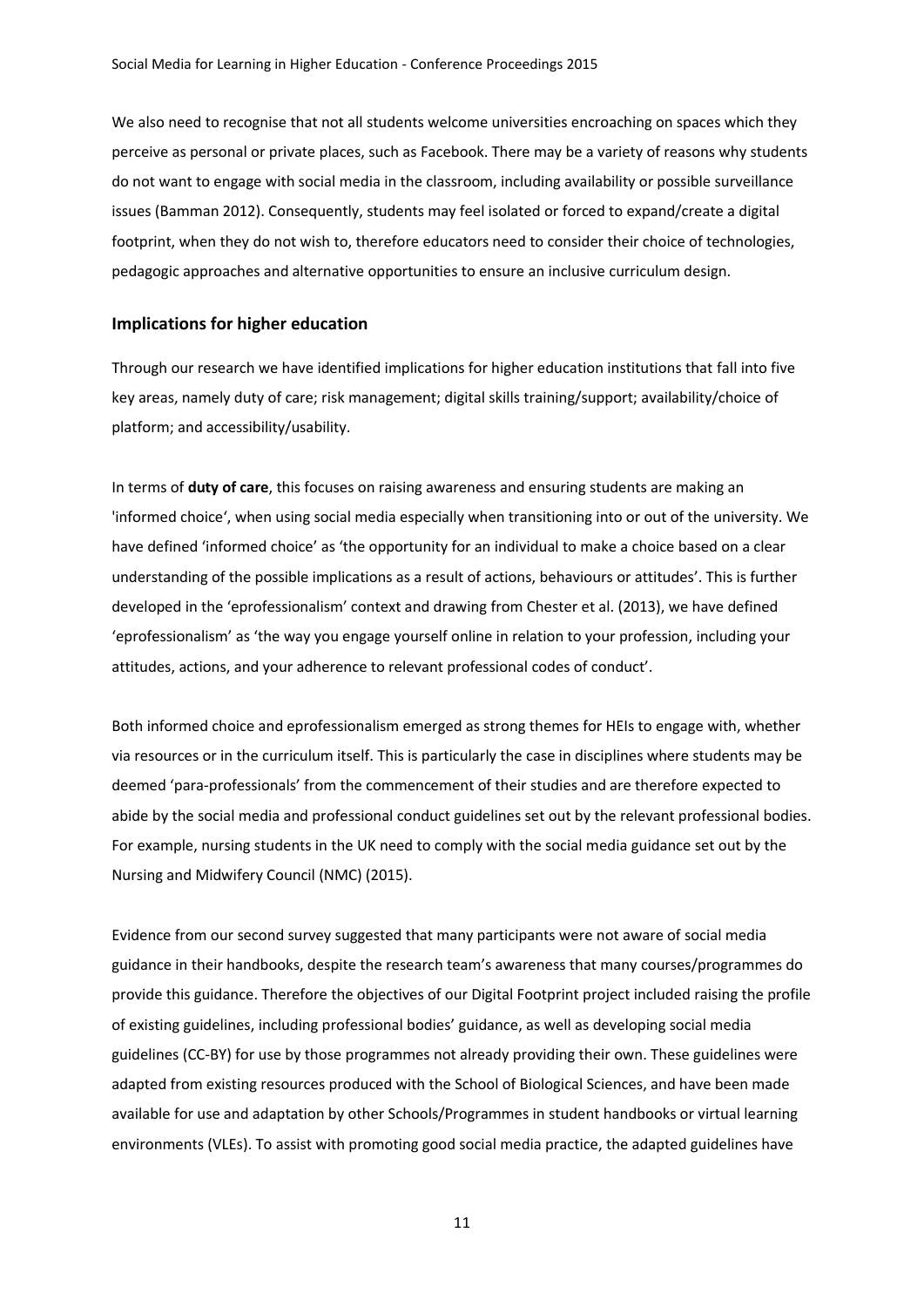been widely promoted and are accessible to all, contributing to the University's wider open education resources' agenda ([http://open.ed.ac.uk/\)](http://open.ed.ac.uk/).

The guidelines also address, in part, the issue of **risk management** which includes raising awareness of current practices, terms and conditions of platforms, and issues such as data management, privacy, data ownership, copyright, and intellectual property rights (IPR). It is important that staff as well as students are aware of these different areas and that their own practice – particularly in embedding social media and new technologies into the curriculum – reflects a thorough understanding of risk. An area particularly highlighted by Chester et al., relates to 'safe places', those spaces where students can confidentially and safely discuss issues e.g. patient/client information, without being subjected to misconduct allegations (2013: 37). This also directly relates with the need to support students in relation to professional practice (eprofessionalism).

The third implication aligns with the overall aim of the 'digital footprint' project and that is providing **digital skills training/support** to students (and staff). This has been implemented at the University of Edinburgh through a series of practical workshops and guidance on using social media and effectively managing an online presence. Some of these have been embedded into the curriculum, such as 'Brand You' sessions at the Business School, or the exploration of digital tracks and traces as part of the MSc Digital Education. Equipping both staff and students with digital skills is crucial if there is to be an element of confidence when engaging with social media. Furthermore, much can be gained from others working in this area, such as the Jisc Digital Student initiative [\(http://digitalstudent.jiscinvolve.org/\)](http://digitalstudent.jiscinvolve.org/).

A grounding of excellent skills also supports **ability/choice of platform**, which relates to enabling alternative choices, and considering the appropriateness of particular online tools within wider political, cultural and economic contexts, particularly as our students are diverse in their backgrounds. This is important for understanding students' digital footprints and online engagement as well as informing the ways in which HEIs may best support students, especially where social media platforms are used as communication mediums or as tools within learning and teaching contexts (Jacquemin et al. 2014; Ferdig 2008).

The final area relates to **accessibility/usability** of platforms and directly pertains to the ways in which social media platforms are to be embedded in learning and teaching contexts. Accessibility is an issue of importance for students with disabilities but it also has a wider meaning. In particular the choice of particular platforms may have implications for those in an international context (i.e. distance learners), students from some home nations where social media use is highly scrutinized or regulated, but may also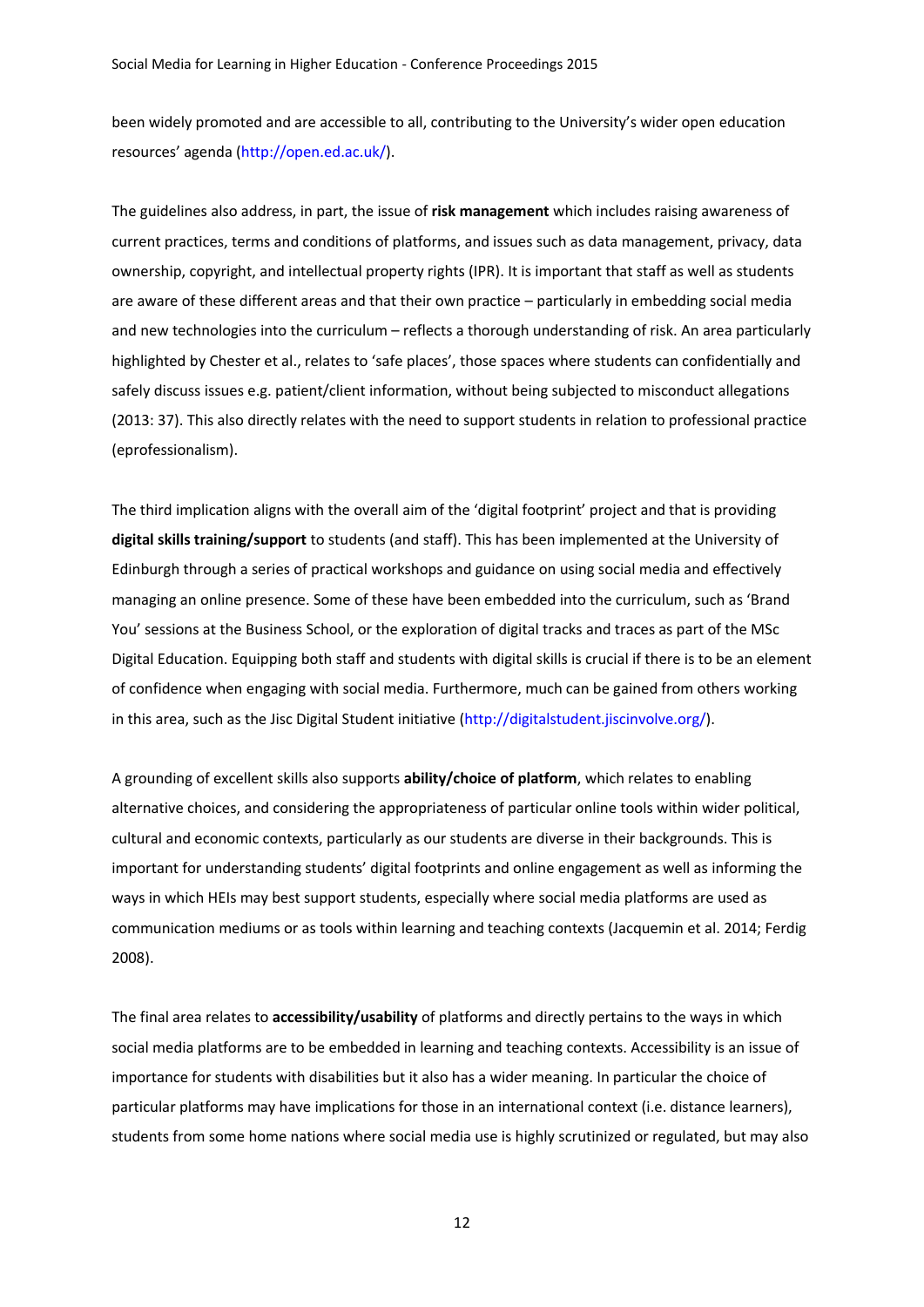include any student's use of a site where terms and conditions may negatively impact on an individual's digital footprint by enforcing a public presence (Bamman 2015).

These implications are in no way limiting factors for implementing social media in a learning and teaching context. Rather, they are areas which require careful consideration to ensure that they do not negatively impact on the reputation of individuals, organisations or the curriculum.

#### **Conclusions**

The Digital Footprint research presented here shows that we, as educators and support staff within Higher Education, should not make assumptions about what students are doing with social media. The realities of student social media use are complex and, most challengingly, highly varied (boyd 2014, Barbour and Marshall 2012). If we are to truly understand a students' approach to learning, we also need to understand their wider experiences (Tobbell et al. 2010: 265). Stage of study, age and maturity, and cultural background all play a role in differentiating individual experience, as does specific previous personal experience and the expectations associated with future career goals.

As educators we need to be confident that we can support students and staff with digital skills and the use of social media, and to do so in a way that supports and enables their transition into and out of university. We need to support students to understand how they can create an effective online presence – one that presents them as they would wish to be seen, whether such a presence is elaborate and expansive or very private and carefully controlled.

In considering the use of social media in teaching and learning contexts we have to be aware of the risks and benefits. In addition to supporting students to understand the implications of their own actions we also have to be mindful of the impact of digital tracks and traces that may arise from pedagogical use of these tools if we are to consider embedding them in our own course activities.

Social media tools and behaviours also changes frequently, requiring support and guidance for students to be sufficiently flexible, developing and adapting over time. Supporting students to manage their own digital footprint is an ongoing process, responding to changing requirements and expectations of emerging trends and changing cohorts.

As a result of the Digital Footprint campaign and research work to date, here at the University of Edinburgh, we are addressing these changing needs of staff, students and researchers through an internal Digital Footprint service led by staff in the Institute for Academic Development. We are keen that this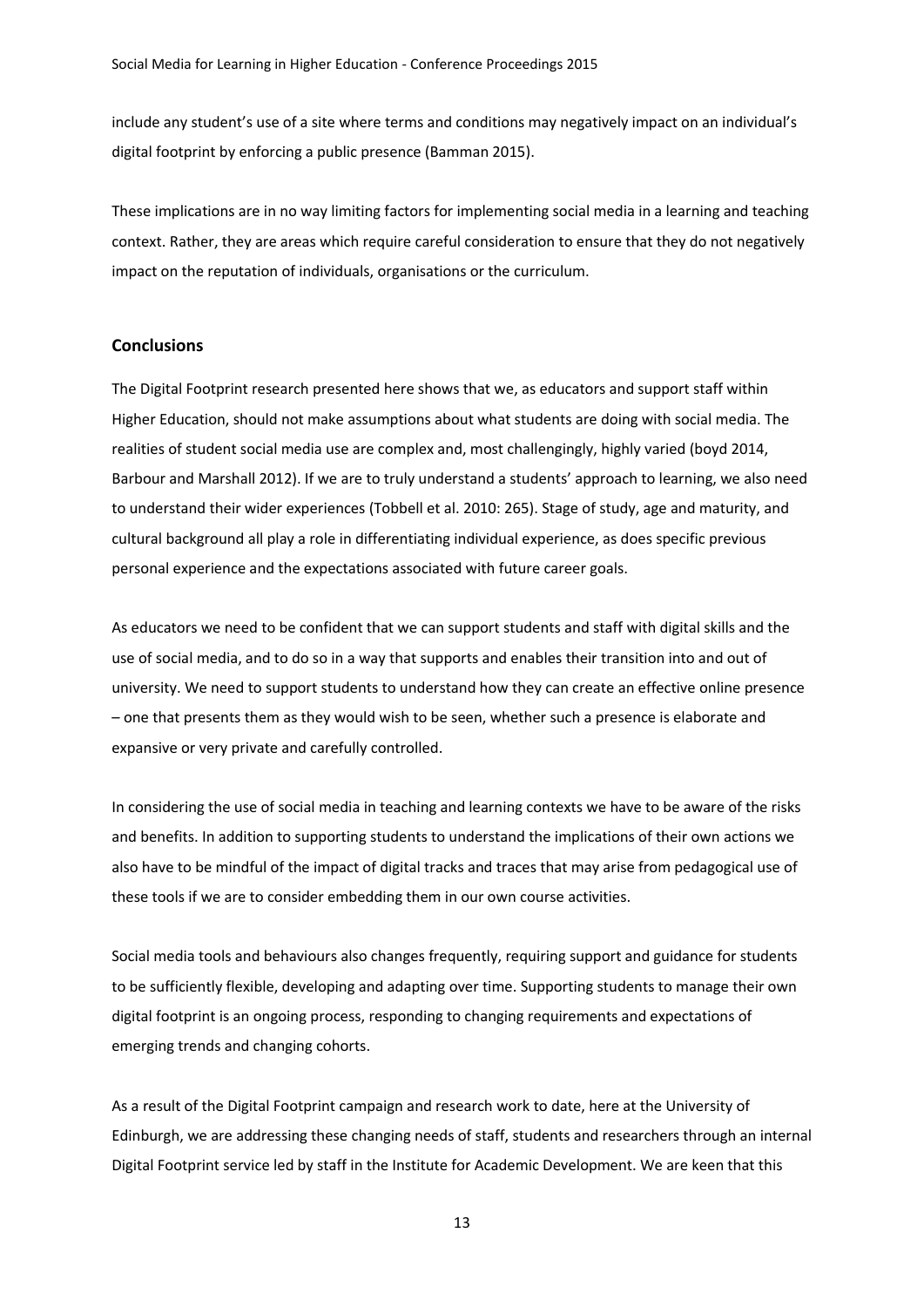research continues to develop and evolve alongside and so, in addition to further forthcoming publications and resources, we are also keen to work with other organisations through a new digital footprint consultancy service being piloted by EDINA.

# **Bibliography**

Bamman D, O'Conner B and Smith NA. (2012). Censorship and deletion practices in Chinese social media. First Monday, 17(3).

Barbour, K. and Marshall, D. (2012). The academic online: Constructing persona through the World Wide Web. First Monday, 17(9).

boyd, d. (2014). It's Complicated: the social lives of networked teens. Yale University Press, New Haven: London.

Brake, D.R. (2014). Sharing Our Lives Online: Risks & Exposure in Social Media. Palgrave Macmillan, Hampshire.

Chester, A., Kienhuis, M., Pisani, H., Shahwan-Akl, L. & White, K. (2013). Professionalism in student online social networking: the role of educators, E-Learning and Digital Media. 10 (1), 30-39.

Fenwick T. (2016). Social media, professionalism and higher education: a sociomaterial consideration. Studies in Higher Education. 41(4), 664-677.

Ferdig, R., et al. (2008). Medical students' and residents' use of online social networking tools: Implications for teaching professionalism in medical education. First Monday, 13 (9).

Goffman, E. (1969). The Presentation of self in everyday life. London, Allen Lane.

Hallam Goodband, J., et al. (2012). Limits and potentials of social networking in academia: case study of the evolution of a mathematics Facebook community. Learning, Media and Technology, 37(3), 236-252.

Hallett, F. (2010). The postgraduate student experience of study support: a phenomenographic analysis. Studies in Higher Education. 35(2), 225-238.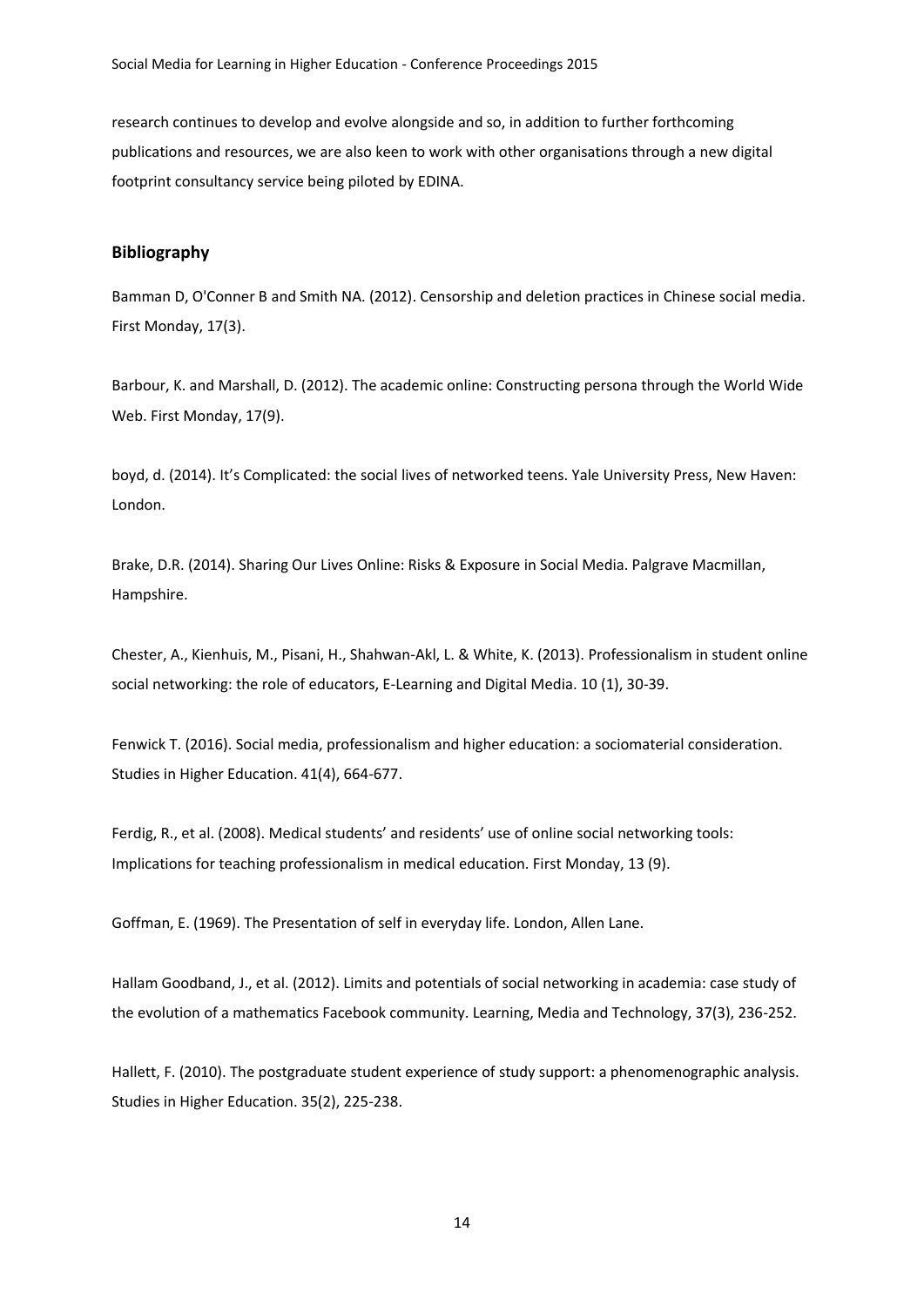Jacquemin SJ, Smelser LK and Bernot MJ (2014). Twitter in the Higher Education Classroom: A Student and Faculty Assessment of Use and Perception. Journal of College Science Teaching, 43(6), 22-27.

Nelson, K., Kift, S., Humphreys, J. & Harper, W. (2006). A blueprint for enhanced transition: taking an holistic approach to managing student transition into a large university. 9th First Year in Higher Education Conference — Engaging Students . Gold Coast, Australia.

Nursing and Midwifery Council (2015). Guidance on using social media responsibly. Available at: <https://www.nmc.org.uk/globalassets/sitedocuments/nmc-publications/social-media-guidance.pdf>

Osborne, N. and Connelly, L. (2015). Managing your digital footprint: possible implications for teaching and learning. In: Mesquita A and Peres P (eds) 2nd European Conference on Social Media ECSM 2015. Portugal.

O'Shea, S. (2014). Transitions and turning points: exploring how first-in-family female students story their transition to university and student identity formation. International Journal of Qualitative Studies in Education, 27(2), 135-158.

Rainine, L., Kiesler, S., Kang, R., Maddan, M. (2013). Anonymity, Privacy and Security Online. Pew Research Centre.<http://www.pewinternet.org/2013/09/05/anonymity-privacy-and-security-online/>

Ronson J (2015). Jon Ronson: how the online hate mob set its sights on me. Guardian, 20th December 2015. http://www.theguardian.com/media/2015/dec/20/social-media-twitter-online-shame.

Seigel, J. (2005). The Idea of the Self: Thought and experience in Western Europe since the Seventeenth Century. New York: Cambridge University Press.

Tobbell, J., O'Donnell, V. & Zammit, M. (2010). Exploring transition to postgraduate study: shifting identities in interaction with communities, practice and participation. British Educational Research Journal, 36(2).

Turkle, S. (1994). Constructions and Reconstructions of Self in Virtual Reality: Playing in the MUDs. Mind, Culture and Activity 1 (3), 158-167.

Quality Assurance Agency for Higher Education (QAA) (2014a). Enhancement Theme, <http://www.enhancementthemes.ac.uk/enhancement-themes/current-enhancement-theme>